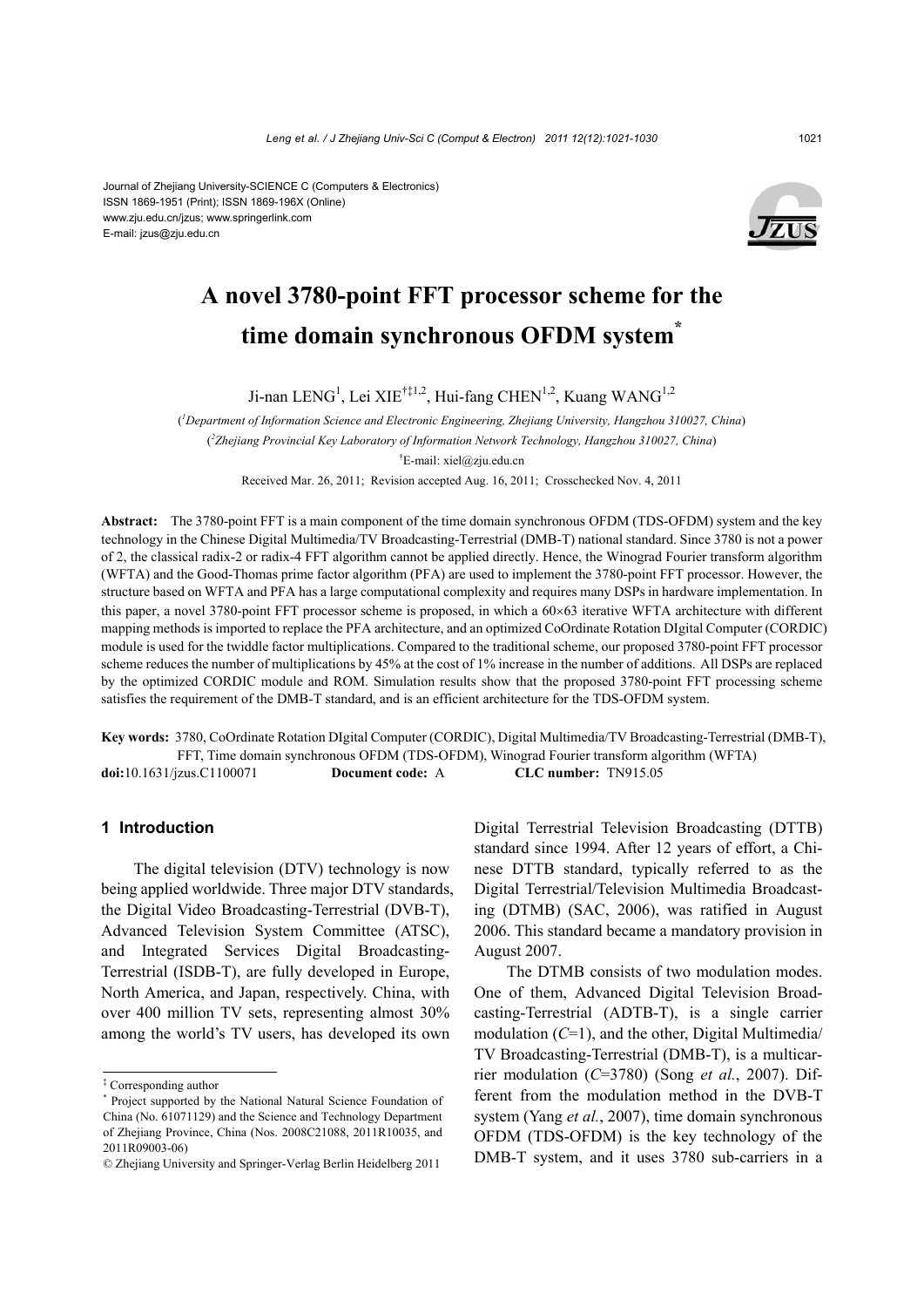bandwidth of 8 MHz to fit the multicarrier modulation mode. Moreover, instead of traditional power of 2 (2K, 4K, 8K), a 3780-point fast Fourier transform (FFT) processor is used in the TDS-OFDM system, different from other major standards (Liu *et al.*, 2008).

Since the 3780-point FFT processor is an important component of the DMB-T modulation system, much work has been reported on this processor (Yang Z *et al.*, 2002; Camarda *et al.*, 2009; Cheng and Su, 2010; Yang X *et al.*, 2010). A 3780-point inverse FFT (IFFT) processor was presented as a typical design (Yang *et al.*, 2002). First, it uses Winograd Fourier transform algorithm (WFTA) (Winograd, 1976; Cheng and Parhi, 2007) to compute the small-*N* discrete Fourier transform (DFT). Then the Good-Thomas prime factor algorithm (PFA) (Good, 1958) is used to form 60- and 63-point FFTs combined small-*N* DFTs (*N*=3, 4, 5, 7, 9). Finally, the Cooly-Tukey Fourier transform algorithm (Cooley and Tukey, 1965) is used to complete the 3780-point FFT. Compared to the efficient radix-4 split-radix algorithm, the computational complexity of the 3780-point IFFT processor is almost the same, but the arithmetic unit complexity is decreased. However, for the high-speed applications where the multiplications are complex and the ROM size for twiddle factors are large, the hardware cost needs to be further reduced.

A reconfigurable FFT architecture was proposed by Camarda *et al.* (2009) to compute the FFT in sizes of 2048 (2K), 4096 (4K), 8192 (8K), and 3780. This architecture uses a high pipelined structure that guarantees a high throughput, and allows one to rapidly switch from one configuration to another. However, while processing the 3780-point FFT, it still deals with the 60- and 63-point FFTs with the prime factor algorithm, and has to execute the radix mapping algorithm in the last two stages, which leads to the traditional use of the twiddle factors. Furthermore, when implementing the 3780-point FFT, this architecture uses the same data processing flow as the typical design. Thus, its computational complexity and hardware cost are not optimized efficiently.

Two other solutions have recently been brought forward by Yang *et al.* (2010) and Cheng and Su (2010). The former implementation uses a decomposition of 3780 as  $27 \times 7 \times 5 \times 4$  and adopts the pipeline structure. The number of multiplications is 0.724

times that in the typical design, but the number of additions increases to 1.69 times. The computational complexity can be further optimized. The latter implementation uses shift rules and analyzes the finite word length effect. Its structure is achieved by the composition of 3×4×5×7×9. This implementation also reduces hardware resource consumption and limits the number of embedded multipliers to 24. However, the latency time of two frames lowers the system performance.

To further reduce the computational complexity and the hardware cost of the 3780-point FFT processor, a novel scheme is proposed in this paper. In the proposed scheme, an iterative method with small-*N* WFTA with different mapping methods (Winograd, 1976) is used to implement the 60- and 63-point FFTs. An improved CoOrdinate Rotation DIgital Computer (CORDIC) module (Volder, 1959; Abdullah *et al.*, 2009) is employed to perform twiddle factor multiplications at the final stage of the 3780-point FFT.

# **2 WFTA and CORDIC algorithms**

## **2.1 Generalized WFTA algorithm**

As an efficient method to compute DFT, the WFTA decomposes *N* as the multiplication of small prime factors (Winograd, 1976). For each small prime factor, there is small-*N* DFT computation. WFTA represents *N*-point DFT in matrix form as

$$
X = \mathbf{D}_N \mathbf{x},\tag{1}
$$

$$
\boldsymbol{D}_N = \boldsymbol{S}_N \boldsymbol{C}_N \boldsymbol{T}_N, \tag{2}
$$

where *x* is the input vector and *X* is the DFT of *x*,  $S_N$ and  $T_N$  are the rectangular matrices with elements  $-1$ , 0,  $+1$ , and  $C_N$  is a diagonal matrix. A basic WFTA module for small-*N* DFT costs normal multiplications in obtaining  $C_N$ . The basic WFTA module also costs additions and subtractions in obtaining  $S_N$  and  $T_N$ .

## **2.2 Generalized CORDIC algorithm**

The CORDIC algorithm embodies a unique method for the rapid computation of sine and cosine (Volder, 1959). There are three choices of linear, circular, and hyperbolic coordinate systems. The twiddle factor multiplications in FFT can be represented in vector form as follows: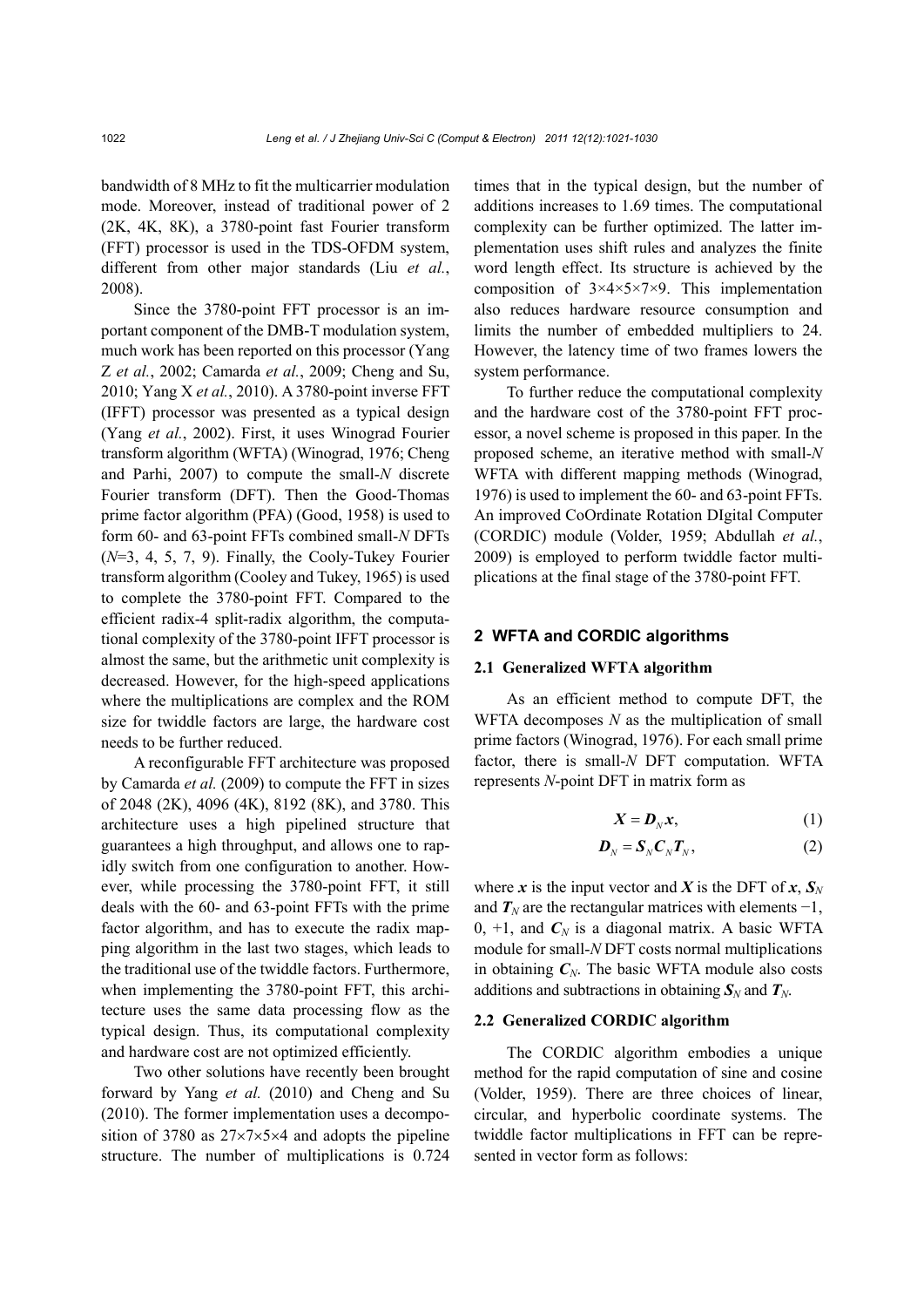$$
\begin{bmatrix} x' \\ y' \end{bmatrix} = \begin{bmatrix} \cos \theta & \sin \theta \\ -\sin \theta & \cos \theta \end{bmatrix} \begin{bmatrix} x \\ y \end{bmatrix},
$$
 (3)

where  $[x' y']^T$  is the objective vector. The objective rotation angle  $\theta$  is the sum of rotation angles in  $\{\alpha_i\}$ :

$$
\theta = \sum_{i=0}^{b-1} \sigma_i \cdot \alpha_i.
$$
 (4)

$$
\alpha_i = \arctan 2^{-i}.\tag{5}
$$

In Eq. (4), *b* steps rotations are needed to reach the objective rotation angle *θ*. The sign array, in which  $\sigma_i = 1$  or  $-1$ , is decided by the distance between the resulting rotation angle and the objective rotation angle at each stage. Combining Eqs. (3)–(5), we have

$$
\begin{bmatrix} x' \\ y' \end{bmatrix} = \prod_{i=0}^{b-1} \cos \alpha_i \begin{bmatrix} 1 & \sigma_i 2^{-i} \\ -\sigma_i 2^{-i} & 1 \end{bmatrix} \begin{bmatrix} x_i \\ y_i \end{bmatrix}, \qquad (6)
$$

$$
\sigma_i = \text{sign}\bigg(\theta - \sum_{r=0}^{i-1} \alpha_r\bigg),\tag{7}
$$

$$
z_{i+1} = z_i + \sigma_i 2^{-i}, \tag{8}
$$

where  $[x_i y_i]^T$  and  $z_i$  are the results of the *i*th stage CORDIC operation.  $[x_i, y_i]^T$  and  $z_i$  represent the *i*th stage vector and the remaining rotation angle, respectively. Finally, the result is adjusted by a scale factor,  $\prod_{i=0}^{b-1} \cos \alpha_i$ , which is defined as  $K_c$ . The sign array  $\sigma_i$  and the scale factor  $K_c$  are computed generally by accompanying modules in recent architectures (Adiono and Purba, 2009). The basic CORDIC operation unit in implementation (Fig. 1) has no multiplication unit but addition/subtraction and shifting units.



**Fig. 1 Basic CORDIC operation unit**

### **3 Novel 3780-point FFT processor scheme**

Fig. 2 depicts the conventional 3780-point FFT processing flow. The 3-, 4-, 5-, 7-, and 9-point DFTs are calculated by the small-*N* WFTAs. Then, a 63-point PFA module and a 60-point PFA module are implemented to combine the small-*N* WFTAs. At last, a basic Cooly-Tukey algorithm is applied to combine the two modules with the twiddle factor multiplications.



**Fig. 2 Processing flow of the conventional 3780-point FFT**

To optimize the 3780-point FFT architecture, we introduce a new scheme (Fig. 3) with the iterative WFTA and CORDIC method. In the proposed scheme, a 63-point iterative WFTA module and a 60-point iterative WFTA module replace the conventional PFA modules. Caches I and II are used to execute the matrix index mapping (Wu *et al.*, 1994). A CORDIC module is used to replace the twiddle factor multiplications structure. The input conjugate is connected to a frequency domain interleaver module. The output conjugate connects to the back-end baseband processing module with an index mapping cache.

The *S*, *C*, and *T* coefficients of the iterative WFTA modules are calculated according to the Kronecker product (Silverman, 1977). The iterative method of WFTA and its implementation (including index mapping) will be discussed in Section 3.1. The CORDIC method and its implementation will be discussed in Section 3.2.

# **3.1 Mapping and iteration of small-***N* **WFTA and its module implementation**

The small-*N* WFTA algorithm is an efficient way to solve multi-radix FFT. Silverman (1977) had fully analyzed the WFTA based on a matrix Kronecker product and presented some specific methods to execute the small-*N* algorithm in programming. Xing *et al.* (1996) designed a 1D-to-1D mapping to obtain an iterative WFTA structure, which is the same as the Cooly-Tukey algorithm. The mapping method in Xing *et al.* (1996) was complicated, however, and the reordering process should be carried out both before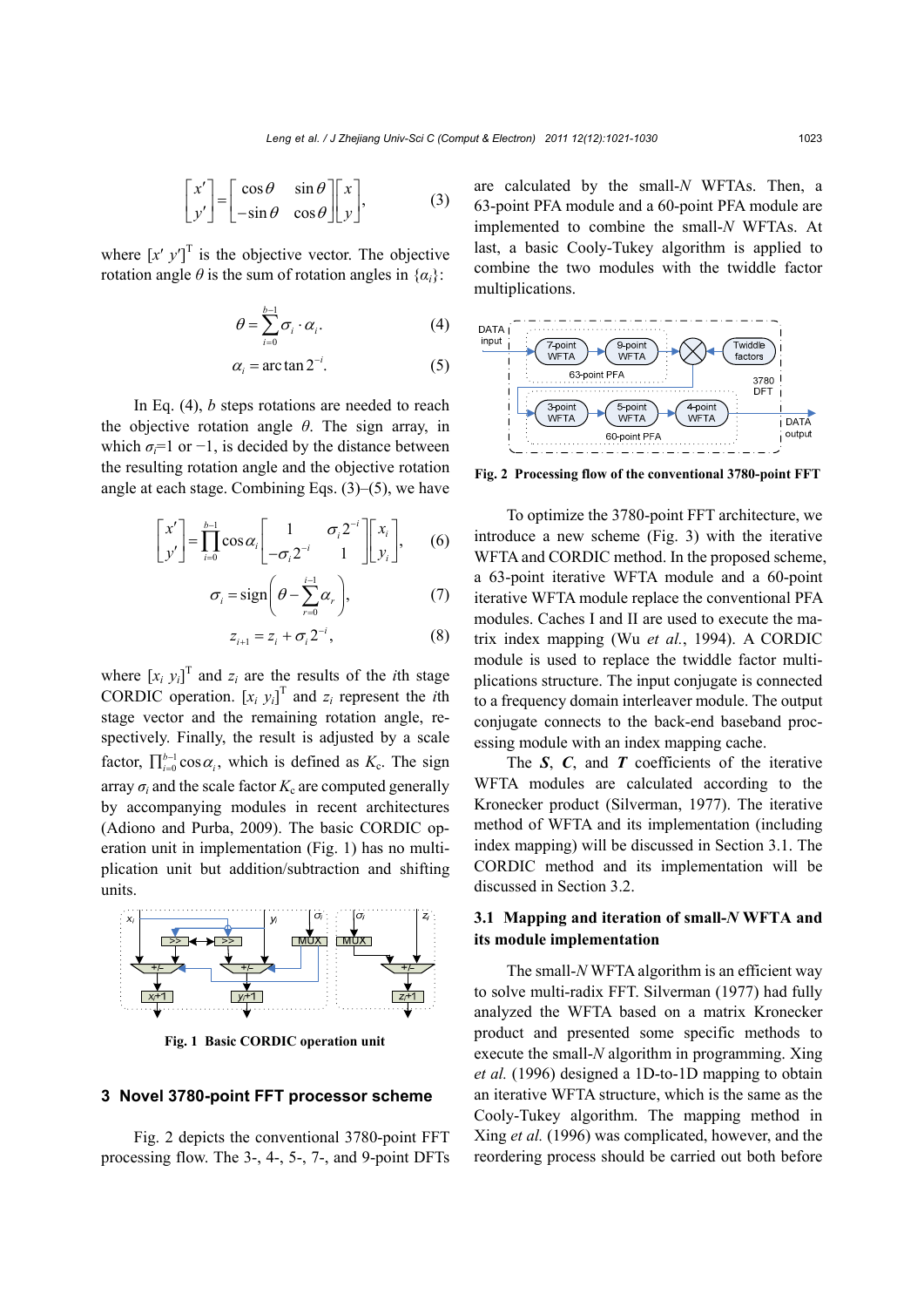

**Fig. 3 Data flow of the proposed 3780-point FFT**

and after FFT processing. Here we analyze the WFTA algorithm with a nesting method of 2D DFT and use simple mapping and Chinese remainder theorem (CRT) mapping to reorder the input and output data. According to the analysis results and using the mapping method, we implement the iterative WFTA modules for a 3780-point FFT processor. Based on the different mapping methods, an optimization on data reordering is planned for future work.

First, we map from 1D DFT to 2D DFT. The *N*-point DFT is defined as

$$
X_k = \sum_{n=0}^{N-1} x_n W^{nk}, \ k = 0, 1, \cdots, N-1.
$$
 (9)

If  $N=N_1\times N_2$ , and  $N_1$  and  $N_2$  are mutually prime, a simple mapping of the subscripts of the input data can be defined as  $n \leftrightarrow (n_1, n_2)$ . To do this simple mapping, a middle variable group  $(T_1, T_2)$  is calculated first:

$$
T_1 \cdot N_2 + T_2 \cdot N_1 \equiv 1 \, (\text{mod } N). \tag{10}
$$

Then the subscript group  $(n_1, n_2)$  is derived from  $T_1$ , *T*2, and *n*:

$$
n_1 \equiv T_1 \cdot n \pmod{N_1}, \quad n_2 \equiv T_2 \cdot n \pmod{N_2},
$$
  
\n
$$
n_1 = 0, 1, \dots, N_1 - 1, \quad n_2 = 0, 1, \dots, N_2 - 1.
$$
 (11)

Using the CRT, and combining Eqs. (10) and (11), we deduce

$$
n \equiv n_1 N_2 + n_2 N_1 \pmod{N}, \ \ n = 0, 1, \cdots, N - 1. \tag{12}
$$

Hence, the subscript group  $(n_1, n_2)$  is a complete mapping of *n*, which is defined as simple mapping, or  $n \leftrightarrow (n_1, n_2)$  mapping. The subscripts of the output data follow another CRT mapping,  $k \leftrightarrow (k_1, k_2)$ . Using the middle variable group  $(T_1, T_2)$  in Eq. (10), the subscript group  $(k_1, k_2)$  is formed by

$$
k_1 \equiv k \pmod{N_1}, k_2 \equiv k \pmod{N_2},
$$
  
\n
$$
k_1 = 0, 1, \dots, N_1 - 1, k_2 = 0, 1, \dots, N_2 - 1.
$$
\n(13)

Using the CRT, the CRT mapping of  $k \leftrightarrow (k_1, k_2)$  can be written as

$$
k \equiv k_1 T_1 N_2 + k_2 T_2 N_1 \pmod{N}, k = 0, 1, \dots, N - 1
$$
. (14)

With these subscripts mapping rules,  $X(k_1, k_2)$ and  $x(n_1, n_2)$  can be substituted into  $X_{k,T,N_1+k,T,N_2}$  and  $x_{N_2 n_1 + N_1 n_2}$ , respectively. Considering  $W^{N_1 N_2} = 1$ ,  $W^{N_2} =$  $W_{N_1}$ , and  $W^{N_1} = W_{N_2}$ , Eq. (9) is adapted to an  $N_1 \times N_2$ 2D DFT as

$$
X(k_1, k_2) = \sum_{n_1=0}^{N_1-1} \sum_{n_2=0}^{N_2-1} x(n_1, n_2) W_{N_1}^{n_1 k_1} W_{N_2}^{n_2 k_2},
$$
  
\n
$$
k_1 = 0, 1, \cdots, N_1 - 1, \quad k_2 = 0, 1, \cdots, N_2 - 1.
$$
\n(15)

The subscripts of the 2D  $N_1 \times N_2$  DFT are generated using Eqs. (12) and (14). Then the 2D  $N_1 \times N_2$ DFT in Eq. (15) can be written in matrix form as follows: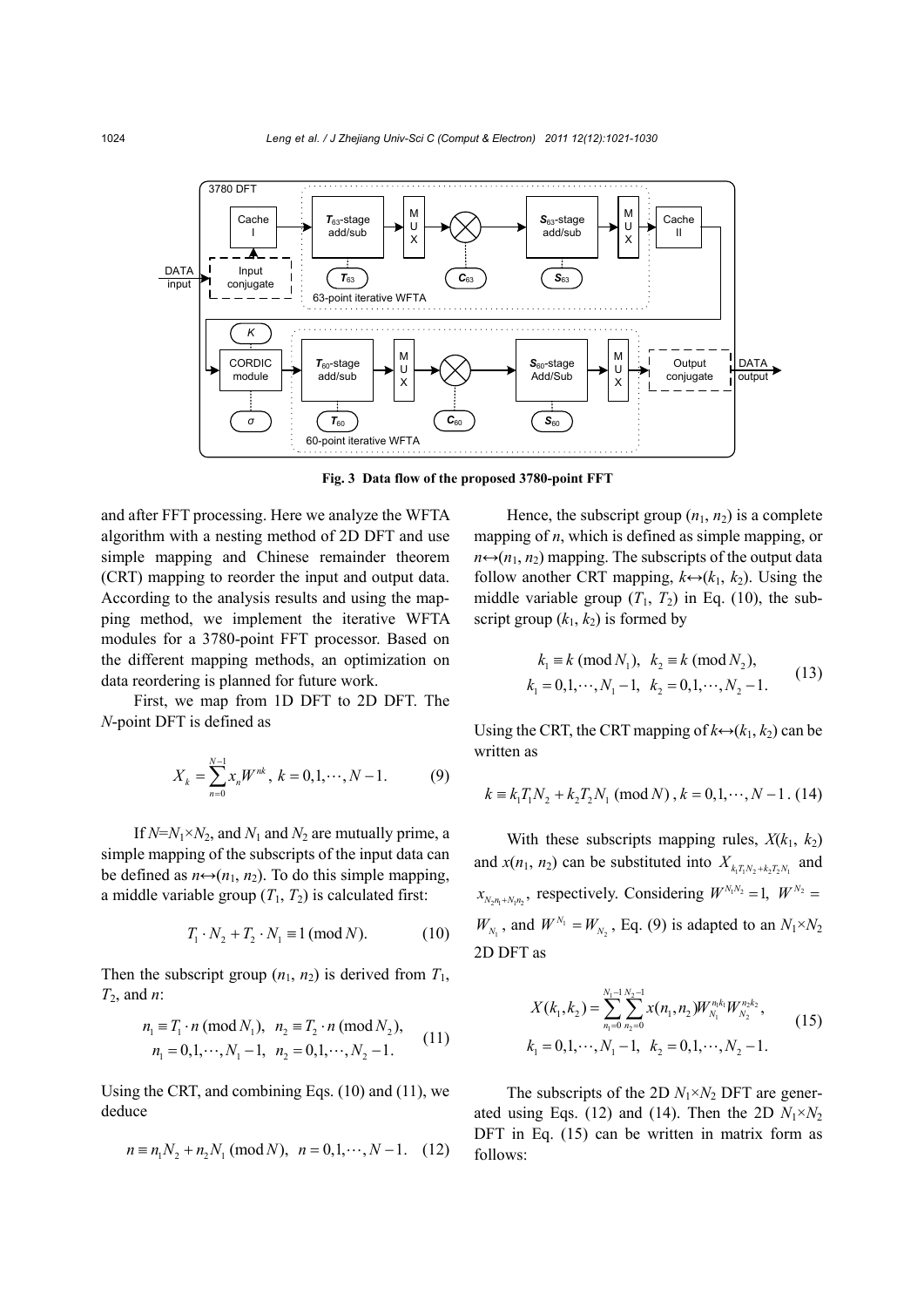$$
\boldsymbol{X} = \boldsymbol{W}_{N_1} \boldsymbol{x} \boldsymbol{W}_{N_2}, \ \ \boldsymbol{X} = (X_{k_1, k_2})_{N_1 \times N_2}, \ \ \boldsymbol{x} = (x_{n_1, n_2})_{N_1 \times N_2},
$$
\n
$$
\boldsymbol{W}_{N_i} = \begin{bmatrix} 1 & 1 & 1 & \cdots & 1 \\ 1 & W_{N_i} & W_{N_i}^2 & \cdots & W_{N_i}^{N_i-1} \\ \vdots & \vdots & \vdots & & \vdots \\ 1 & W_{N_i}^{N_i-1} & W_{N_i}^{2(N_i-1)} & \cdots & W_{N_i}^{(N_i-1)^2} \end{bmatrix}, \ i = 1, 2.
$$
\n(16)

We define the operation  $\otimes$  as a matrix Kronecker product (Silverman, 1977). Due to the symmetry of  $W_{N_i}$ , Eq. (16) can be rewritten as

$$
\boldsymbol{X} = \boldsymbol{W}_{N_2} \otimes \boldsymbol{W}_{N_1} \boldsymbol{x}.\tag{17}
$$

That is,

$$
\begin{bmatrix} X_0 \\ X_1 \\ \vdots \\ X_{N_2-1} \end{bmatrix} = W_{N_2} \begin{bmatrix} W_{N_1} x_0 \\ W_{N_1} x_1 \\ \vdots \\ W_{N_1} x_{N_2-1} \end{bmatrix} .
$$
 (18)

Eqs. (17) and (18) can be described as

$$
\mathbf{X}_{k_2} = \sum_{n_2=0}^{N_2-1} (W_{N_2}^{n_2 k_2} W_{N_1}) \mathbf{x}_{n_2}, \ \ k_2 = 0, 1, \cdots, N_2 - 1. \tag{19}
$$

This is an  $N_2$ -point DFT. Each multiplication with matrix  $W_{N_1}$  is an  $N_1$ -point DFT. Eqs. (17)–(19) are different forms of the same 2D DFT with the property of the Kronecker product (Silverman, 1977). Adapting *D* as the *W*, we obtain  $X = (D_{N_2} \otimes D_{N_1})x$ from Eq. (17). Considering the Kronecker product property  $AB \otimes CD = (A \otimes C)(B \otimes D)$  and the generalized WFTA's basic Eqs. (1) and (2), the structure of the iterative WFTA module is

$$
\boldsymbol{X} = (\boldsymbol{S}_{N_2} \otimes \boldsymbol{S}_{N_1})(\boldsymbol{C}_{N_2} \otimes \boldsymbol{C}_{N_1})(\boldsymbol{T}_{N_2} \otimes \boldsymbol{T}_{N_1})\boldsymbol{x}. \qquad (20)
$$

Therefore, when the greater *N* can be decomposed into two mutually prime factors, the smaller-*N* WFTA calculation can be iterated to achieve a greater *N*-point DFT with a data index mapping described in Eqs. (12) and (14). With the same approach to mapping and iterating, this calculation method can be extended to *L* mutually prime factors, where *X* and *x* are vectors with *N* elements, and *N* can be decomposed into *L* mutually prime factors  $N_L$ ,  $N_{L-1}$ , …,  $N_1$ .

The iterative WFTA module is shown in Fig. 4. The input data are reordered with simple mapping described in Eq. (12) and the output data are reordered with the CRT mapping as described in Eq. (14). In Fig. 4, the *T* stage operation is carried out by *L* (here *L* is the size of  $x$ ) groups of addition/subtraction. The input data (real part and imaginary part) stream fills in a row of registers step by step. As an incidence matrix (which has elements with values 0, −1, 1), the *T* coefficients are used to drive the adders/subtracters. The length of each *T* coefficient (i.e., the size of *C*) is *M*. Therefore, each adder/subtracter works *M* steps. These intermediate results from the *T* stage operation flow to the *C* stage multiplication operation. Since *C* is a diagonal matrix including only pure number elements (i.e., real number or imaginary number), the multiplication operations need only real multipliers and real/imaginary switchers driven by *C* coefficients.



**Fig. 4 The iterative Winograd Fourier transform algorithm (WFTA) module**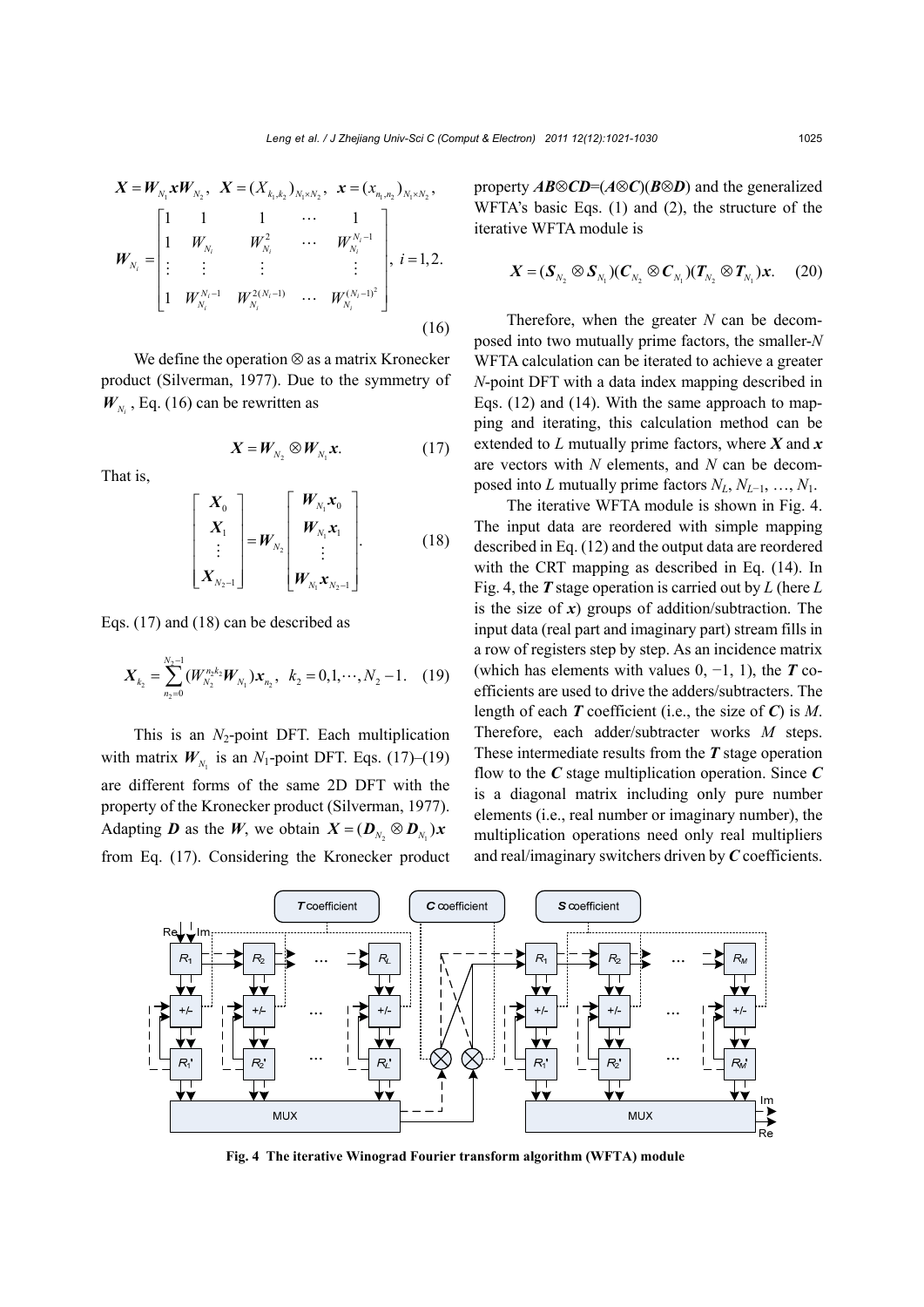The *S* stage operation, in which there are *M* groups of additions/subtractions and every adder/subtracter works *L* steps, is almost the same as the *T* stage operation.

For example, for the 63-point iterative WFTA module, the input data and the output data are reordered. With Eqs. (10)–(15), letting  $N_1=9$ ,  $N_2=7$ , and  $N=63$ , the intermediate variable group  $(T_1, T_2)=(4, 4)$ , the input simple mapping is  $n \equiv 7n_1+9n_2 \pmod{63}$ ,  $n_1=0, 1, ..., 8, n_2=0, 1, ..., 6,$  and the output CRT mapping is  $k=28k_1+36k_2 \pmod{63}$ ,  $k_1=0, 1, ..., 8$ ,  $k_2=0, 1, \ldots, 6$ . Then, following the small-*N* WFTA matrices of 9- and 7-point, incidence matrices  $S_9$ ,  $T_9$ ,  $S_7$ ,  $T_7$ , and diagonal matrices  $C_9$ ,  $C_7$  can be obtained.

With Eq. (20), the matrices  $S_{63}$ ,  $T_{63}$ , and  $C_{63}$  of the 63-point WFTA module can be generated by  $S_7 \otimes S_9$ ,  $T_7 \otimes T_9$ , and  $C_7 \otimes C_9$ , respectively. Table 1 lists the sizes of the 9-, 7-, and 63-point WFTA matrices. Here the incidence matrix  $T_{63}$  is taken as an example to explain how to obtain  $T_{63}$  with  $T_7$  and  $T_9$ .  $T_{63}$  can be deduced from  $T_7 \otimes T_9$ . If

$$
\mathbf{T}_7 = \begin{bmatrix}\n1 & 1 & 1 & 1 & 0 & 0 & 0 \\
0 & 1 & 1 & 1 & 1 & 1 & 1 \\
0 & 1 & 0 & -1 & -1 & 0 & 1 \\
0 & 0 & -1 & 1 & 1 & -1 & 0 \\
0 & -1 & 1 & 0 & 0 & 1 & -1 \\
0 & 1 & 1 & -1 & 1 & -1 & -1 \\
0 & 1 & 0 & 1 & -1 & 0 & -1 \\
0 & 0 & -1 & -1 & 1 & 1 & 0 \\
0 & -1 & 1 & 0 & 0 & -1 & 1\n\end{bmatrix}
$$

then

$$
T_{63} = \begin{bmatrix} T_9 & T_9 & T_9 & T_9 & 0 & 0 & 0 \\ 0 & T_9 & T_9 & T_9 & T_9 & T_9 & T_9 \\ 0 & T_9 & 0 & -T_9 & -T_9 & 0 & T_9 \\ 0 & 0 & -T_9 & T_9 & T_9 & -T_9 & 0 \\ 0 & -T_9 & T_9 & 0 & 0 & T_9 & -T_9 \\ 0 & T_9 & T_9 & -T_9 & T_9 & -T_9 & -T_9 \\ 0 & T_9 & 0 & T_9 & -T_9 & 0 & -T_9 \\ 0 & 0 & -T_9 & -T_9 & T_9 & T_9 & T_9 \end{bmatrix}.
$$

The rows of  $T_6$ <sup>3</sup> are the coefficients used in the *T* stage operation of the 63-point iterative WFTA

**Table 1 The sizes of the 9-, 7-, and 63-point WFTA matrices**

| Matrix         | Size           | Matrix | Size       | Matrix        | Size           |
|----------------|----------------|--------|------------|---------------|----------------|
| $\mathbf{S}_9$ | $9\times11$    | 77     | $7\times9$ | $\bm{S}_{63}$ | $63\times99$   |
| $C_{9}$        | $11 \times 11$ |        | $9\times9$ | $C_{63}$      | $99 \times 99$ |
| $T_{\rm o}$    | $11\times9$    | Т-,    | $9\times7$ | $T_{63}$      | $99 \times 63$ |

module (Fig. 4). With the same method, the coefficients of  $S_{63}$  and  $C_{63}$  can be generated. All of these coefficients are stored in ROMs. The first input data stream from a 2D  $9\times7$  DFT described in Eq. (15) is  $\mathbf{x}_{63}$  =  $[x_{0,0}, x_{1,0}, \ldots, x_{8,0}, x_{0,1}, x_{1,1}, \ldots, x_{8,1}, \ldots, x_{0,6}, x_{1,6}, \ldots,$  $x_{8,6}$ ]<sup>T</sup> and the final output data stream from a 2D matrix is  $X_{63}=[X_{0,0}, X_{1,0}, \ldots, X_{8,0}, X_{0,1}, X_{1,1}, \ldots, X_{8,1}, \ldots,$  $X_{0,6}$ ,  $X_{1,6}$ , ...,  $X_{8,6}$ <sup>T</sup>. The whole 63-point WFTA module is the same as that shown in Fig. 4.

# **3.2 CORDIC module for twiddle factor multiplication**

The final stage of the 3780-point FFT processing, the combination of the 63- and 60-point DFTs, is a Cooly-Tukey algorithm. That is,

$$
X_{k_1,k_2} = \sum_{n_1=0}^{59} W_{N_1}^{n_1 k_1} \left[ W^{n_1 k_2} \left( \sum_{n_2=0}^{62} x_{n_1,n_2} W_{N_2}^{n_2 k_2} \right) \right],
$$
  
\n
$$
n_1, k_1 = 1, 2, \cdots, 59, n_2, k_2 = 1, 2, \cdots, 62.
$$
 (21)

The twiddle factor multiplication module contains 3780 complex multiplications, which consume many DSP resources in hardware implementation. A CORDIC module can be used to replace the complex multipliers. The conventional method (Lakshmi and Dhar, 2008) uses feedback architecture to calculate *zi* flow. Abdullah *et al.* (2009) proposed a novel method to calculate the micro-rotation direction vector for a radix-2 *N*-point FFT. This method is used in our 3780-point FFT processor scheme. We calculate the sign array (direction vector)  $\sigma_i$  from the twiddle factors in Eq. (21) and pre-store them in ROM. As the twiddle factors  $W_{N_2}^{n_2 k_2}$  occur repeatedly, the pre-stored sign array can be reduced to half in size. To realize the design precision, an 18-stage CORDIC module is proposed (Fig. 5). Since the number of stages is fixed, the scale factor  $K_c$  is also fixed and stored in the same ROM.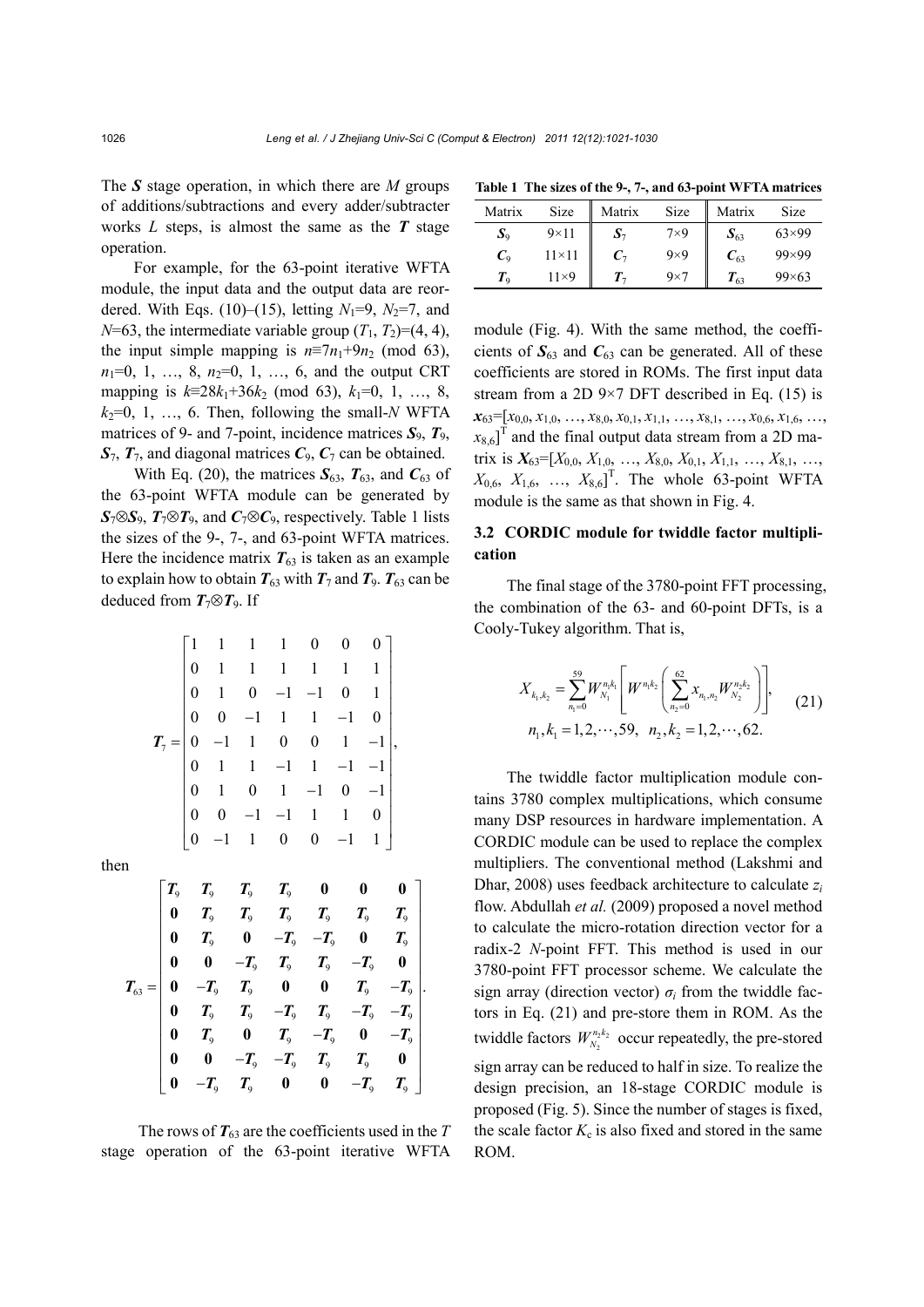

**Fig. 5 The CORDIC module for twiddle factor multiplication**

# **4 Computational complexity analysis**

The 3780-point FFT contains 60- and 63-point FFT modules, whose basic elements are small-*N* WFTA units. Define  $M_i$ ,  $A_i$  ( $i=1, 2$ ) as the multiplications and additions of the *Ni*-point FFT. The *N*-point (*N*=*N*1×*N*2) FFT in Yang *et al.* (2002) and Camarda *et al.* (2009) is calculated using the Good-Thomas PFA. According to the  $N_1 \times N_2$  2D DFT described in Eq. (15) and  $(N_1, N_2)=1$ , an intermediate value  $Y(k_1, n_2)$  is

$$
Y(k_1, n_2) = \sum_{n_1=0}^{N_1-1} x(n_1, n_2) W_{N_1}^{n_1 k_1},
$$
 (22)

$$
k_1 = 0, 1, \dots, N_1 - 1, n_2 = 0, 1, \dots, N_2 - 1.
$$

Hence,

$$
X(k_1, k_2) = \sum_{n_2=0}^{N_2-1} Y(k_1, n_2) W_{N_2}^{n_2 k_2},
$$
  
\n
$$
k_1 = 0, 1, \dots, N_1 - 1, \quad k_2 = 0, 1, \dots, N_2 - 1.
$$
\n(23)

Eq. (22) represents  $N_2$  groups of  $N_1$ -point DFT which contain  $N_2M_1$  multiplications and  $N_2A_1$  additions. Eq. (23) represents  $N_1$  groups of  $N_2$ -point DFT which contain  $N_1M_2$  multiplications and  $N_1A_2$  additions. Let *M* and *A* be the number of multiplications and additions of the *N*-point FFT, respectively. Then,

$$
\begin{cases} M = N_1 M_2 + N_2 M_1, \\ A = N_1 A_2 + N_2 A_1. \end{cases}
$$
 (24)

In the proposed architecture, the iterative WFTA module is performed based on Eq. (20); that is,  $X = (\mathcal{S}_{N_2} \otimes \mathcal{S}_{N_1})(C_{N_2} \otimes C_{N_1})(T_{N_2} \otimes T_{N_1})x$ . As  $C_{N_1}$  and  $C_N$  are diagonal matrices, the combined matrix  $C_N$  is also a diagonal matrix, and its size is the product of the other two matrices. Hence, the number of multiplications is the size of *C*, i.e.,  $M=M_1M_2$ .

To calculate the number of the combined additions, *A*, Eq. (20) is analyzed with the vector formation described in Eq.  $(19)$ . Eq.  $(19)$  is also an  $N_2$ -point DFT, whose twiddle factor is  $W_{N_2}^{n_2 k_2} W_{N_1}$ . Since Eq. (19) contains *N*2 groups of *N*1-point DFT (in vector form), it has  $M_2$  vector multiplications and  $A_2$  vector additions. As vector multiplication  $W_{N_2}^{n_2 k_2} W_{N_1} X_{n_2}$  is an  $N_1$ -point DFT, each vector multiplication has  $A_1$  additions. As vectors  $X_k$  and  $X_k$  both have  $N_1$  elements, each vector addition has  $N_1$  additions. The total number of additions in the iterative WFTA module, *A*, is  $A_2N_1+M_2A_1$ . Hence, the combined computational complexity of the iterative WFTA module is

$$
\begin{cases} M = M_1 M_2, \\ A = A_2 N_1 + M_2 A_1. \end{cases}
$$
 (25)

To combine the 60- and 63-point FFTs into the final 3780-point FFT, we use a Cooly-Tukey algorithm as Eq. (21), whose computational complexity (Cooley and Tukey, 1965) is fully introduced in the textbook. Then the computational complexity of the 3780-point FFT is

$$
\begin{cases} M_{3780} = N_{60}M_{63} + N_{63}M_{60} + N, \\ A = N_{60}A_{63} + N_{63}A_{60}. \end{cases}
$$
 (26)

With the PFA method and based on Eq. (24), the computational complexity of 63-point FFT can be calculated from 7- and 9-point small-*N* WFTA,  $M_{63}$ =158 and  $A_{63}$ =632. The computational complexity of 60-point FFT is calculated from 3-, 4-, 5-point small-*N* WFTAs,  $M_{60}$ =192 and  $A_{60}$ =444. Then based on Eq. (26), *M*3780=25356 and *A*3780=65892. Since the multiplicands in the WFTA module are all pure number elements (i.e., real number or imaginary number), the number of real multiplications is double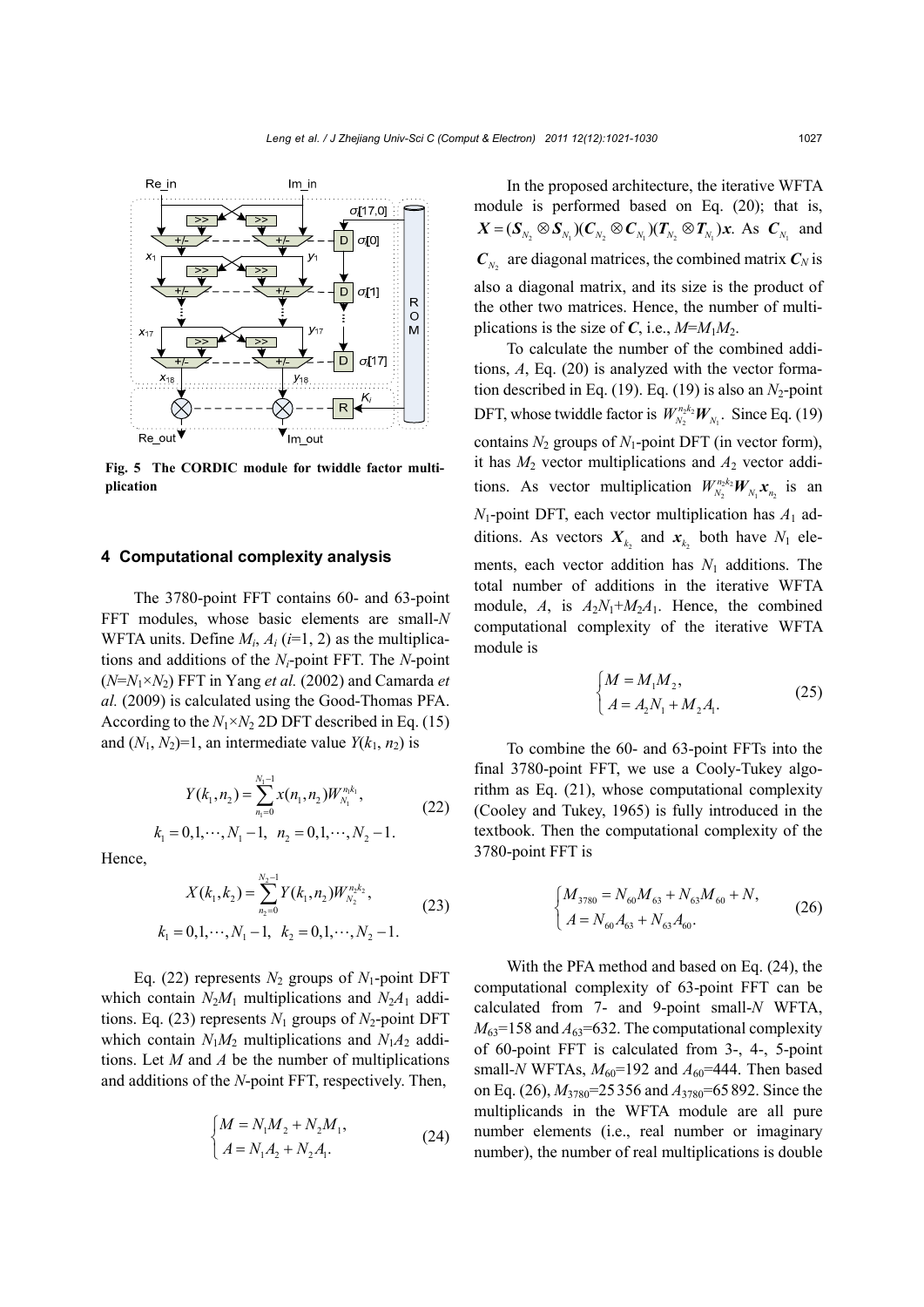that of the complex multiplications, and the number of real additions is also double that of the complex additions. The PFA architecture adopted in Yang *et al.* (2002) consumes 50712 real multiplications and 140184 real additions. The 5% difference between real additions is caused by the different small-*N* WFTA matrices chosen.

In the proposed 3780-point FFT architecture, the iterative WFTA method is used. According to Eq. (24), the computational complexity of the 63-point FFT can be calculated from 7- and 9-point small-*N* WFTA,  $M_{63}$ =99 and  $A_{63}$ =704. The computational complexity of the 60-pint FFT can be calculated from 3-, 4-, 5-point small-*N* WFTAs,  $M_{60}$ =72 and  $A_{60}$ =396. Then based on Eq. (26), *M*3780=14256 and *A*3780=67188. The numbers of real multiplications and additions are 28512 and 134376, respectively. The computational complexities (numbers of complex additions and complex multiplications) of the PFA method and the proposed iterative WFTA method are listed in Table 2. Using the proposed iterative WFTA method, 45% of the multiplication operations are reduced at the cost of 1% increase in the number of additions.

**Table 2 Comparison of the computational complexity between the prime factor algorithm (PFA) and the proposed iterative Winograd Fourier transform algorithm (WFTA)** 

| Point of   | Number of complex<br>multiplications |           | Number of complex<br>additions |           |  |
|------------|--------------------------------------|-----------|--------------------------------|-----------|--|
| <b>FFT</b> | <b>PFA</b>                           | Iterative | <b>PFA</b>                     | Iterative |  |
| 3          | 3                                    | 6         | 3                              | 6         |  |
| 4          | 4                                    | 8         | 4                              | 8         |  |
| 5          | 6                                    | 17        | 6                              | 17        |  |
| 7          | 9                                    | 36        | 9                              | 36        |  |
| 9          | 11                                   | 44        | 11                             | 44        |  |
| 63         | 158                                  | 632       | 99                             | 704       |  |
| 60         | 192                                  | 444       | 72                             | 396       |  |
| 3780       | 25356                                | 65892     | 14256                          | 67188     |  |

For the last stage, the twiddle factor operation, there are 3780 complex multiplications. Adopting the proposed CORDIC module, DSPs can be replaced by an 18-stage shifting and addition, as described in Section 3.2. Furthermore, the ROM for twiddle factors can also be reduced to half in size because of the utilization of the  $\sigma_i$  array.

## **5 Simulation results and analysis**

## **5.1 System SNR**

Since the fixed-point truncation and rounding in the WFTA modules will result in error and precision decrease (Patterson and Mcclellan, 1978), the proposed 3780-point FFT architecture is first simulated on Matlab in fixed- and floating-point calculation modes, respectively. The difference between the results of two calculation modes is defined as the system noise. The signal-to-noise ratio (SNR) of the system is defined as the energy ratio of the floatingpoint calculation to the system noise. The input data stream is set to be a Gaussian signal with  $N(\mu, \sigma^2)$ , where mean value  $\mu$  is zero and the variance  $\sigma^2$  is determined by the word length *b*. We simulate the proposed architecture with different word lengths and adjust the stages of the CORDIC module. The results show that the system SNR increases with the increase of the word length of output data. In the proposed architecture, the input data are 5-bit inphase components and 5-bit quadrature components, while the output data are 16-bit inphase components and 16-bit quadrature components. The system SNR is 67.9 dB, which satisfies the requirement of the TDS-OFDM system.

## **5.2 Latency analysis**

In the proposed 3780-point FFT architecture, the latency is introduced by two iterative WFTA modules and their in/out caches. To generate a complete OFDM symbol, the 63-point iterative module described in Section 3.1 requires 3942 clock cycles, including the registers at *S* and *T* stages and input reordering RAM. Similarly, the 60-point iterative module requires 3912 clock cycles. The CORDIC module for the twiddle factor multiplication described in Section 3.2 requires 19 clock cycles. For the TDS-OFDM system, the symbol rate is 7.56 Msps (SAC, 2006), and the latency of the total 7873 clock cycles is approximately 1042 μs, which is close to the latency of a typical design (Yang *et al.*, 2002), and also satisfies the requirement of the DTMB standard.

## **5.3 Computational complexity and resource usage**

Table 3 provides the comparison of computational complexity and resource usage of the proposed 3780-point FFT architecture and four existing designs.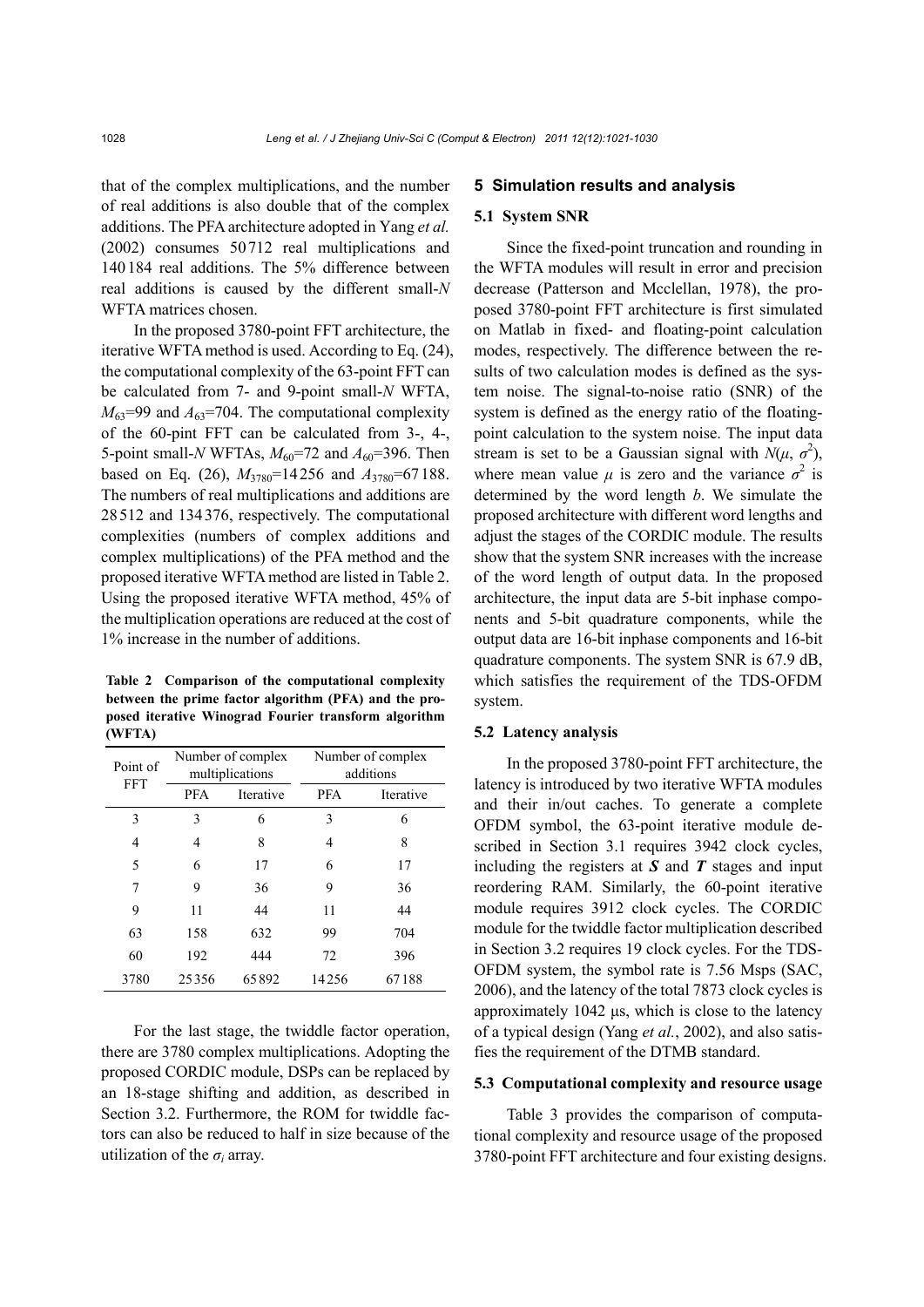| 3780-point FFT scheme       | Architecture                           | RealMul | RealAdd | Clock<br>cycles | Logic<br>cells | Memory<br>bits/buffer | <b>DSP</b><br>blocks |
|-----------------------------|----------------------------------------|---------|---------|-----------------|----------------|-----------------------|----------------------|
| Camarda et al., 2009        | $7\times5\times4\times3\times3\times3$ |         |         | 30289           | 4077           | 5112568               | 44                   |
| Cheng and Su, 2010          | $7\times9\times5\times3\times4$        |         |         |                 | 6280           | 704752                | 24                   |
| Yang X <i>et al.</i> , 2010 | $27\times7\times5\times4$              | 33000   | 236446  |                 |                |                       |                      |
| Yang <i>Z et al.</i> , 2002 | $7\times9\times4\times5\times3$        | 50712   | 140184  | 8064            |                | 141612                |                      |
| Proposed architecture       | $63\times60$                           | 28512   | 134376  | 7873            | 3343           | 136080                |                      |

**Table 3 Comparison of the computational complexity and resource usage** 

Blank means that the property is not mentioned in the literature

The computational complexities of iterative WFTA and PFA have been analyzed in Section 4. As shown in Table 3, the number of complex multiplications in our proposed architecture is 56% of that in the typical design and 86% of that in Yang *et al.* (2010)'s design. The number of complex additions in our proposed architecture is almost the same as that in the typical design (In Section 4, we have calculated the number of complex additions in the typical design, which is 131784, smaller than the original number 140184. This is caused by the different small-*N* WFTA matrices chosen.) and 57% of that in Yang *et al.* (2010)'s design. Most of the buffers in the proposed architecture are consumed by the reordering RAM of the two iterative WFTA modules. As the proposed processor is placed between a frequency domain interleaver and a frame combiner, the output reordering RAM is integrated into the following module. According to the Chinese DTMB standard, the forward error correction coding data flow needs to be transferred into *n*QAM  $(n=64, 32, 16, 4)$  symbol flow. The input inphase components and quadrature components can be scaled by 2 bits, and 5-bit word length is enough for them. Thus, the input RAM word length is set to 5 bits. The buffer requirement of the 63-point iterative module is 378000 bits. As the word length of the intermediate results before the twiddle factors multiplier is 13 bits, the buffer size required by the 60-point iterative module is 98280 bits. The total buffer requirement is 136080 bits, less than that of the typical design, because three intermediate caches between small-*N* WFTA modules are removed.

The proposed 3780-point FFT architecture is implemented in Quartus II with Verilog HDL, synthesized and simulated on a Stratix II EP2S90 chip. The proposed architecture can support a maximum clocking frequency of 98.14 MHz, using 3343 logic combinational ALUTs and no DSP blocks. The logic resource consumption in the proposed design is 53% of that in Cheng and Su (2010)'s design and 81% of that in Camarda *et al.* (2009)'s design. We also simulate the proposed architecture with and without the CORDIC method. The results show that the CORDIC module used in the twiddle factor multiplication saves 40 9-bit DSP blocks.

From all the above, we observe that the computational complexity and hardware resource of our proposed 3780-point FFT architecture are optimized from the existing designs.

# **6 Conclusions**

We propose a novel 3780-point FFT processor scheme. To reduce the computational complexity and hardware resource, an iterative WFTA architecture with different mapping methods and an optimized CORDIC module are implemented to replace the conventional PFA architecture and twiddle factor multiplications. Compared with the typical design, the proposed architecture reduces the number of multiplications by 45% at the cost of 1% increase in the number of additions. Simulation and analysis results show that the performance of the proposed 3780-point FFT processor is better than those of the previous designs in terms of latency and recourse usage. It is an efficient architecture for the TDS-OFDM system in the DTMB standard.

The iterative WFTA architecture introduces a complicated reordering procedure, which consumes some ROM resources. Our future work is to optimize the reordering procedure with the advantages of the different mapping rules.